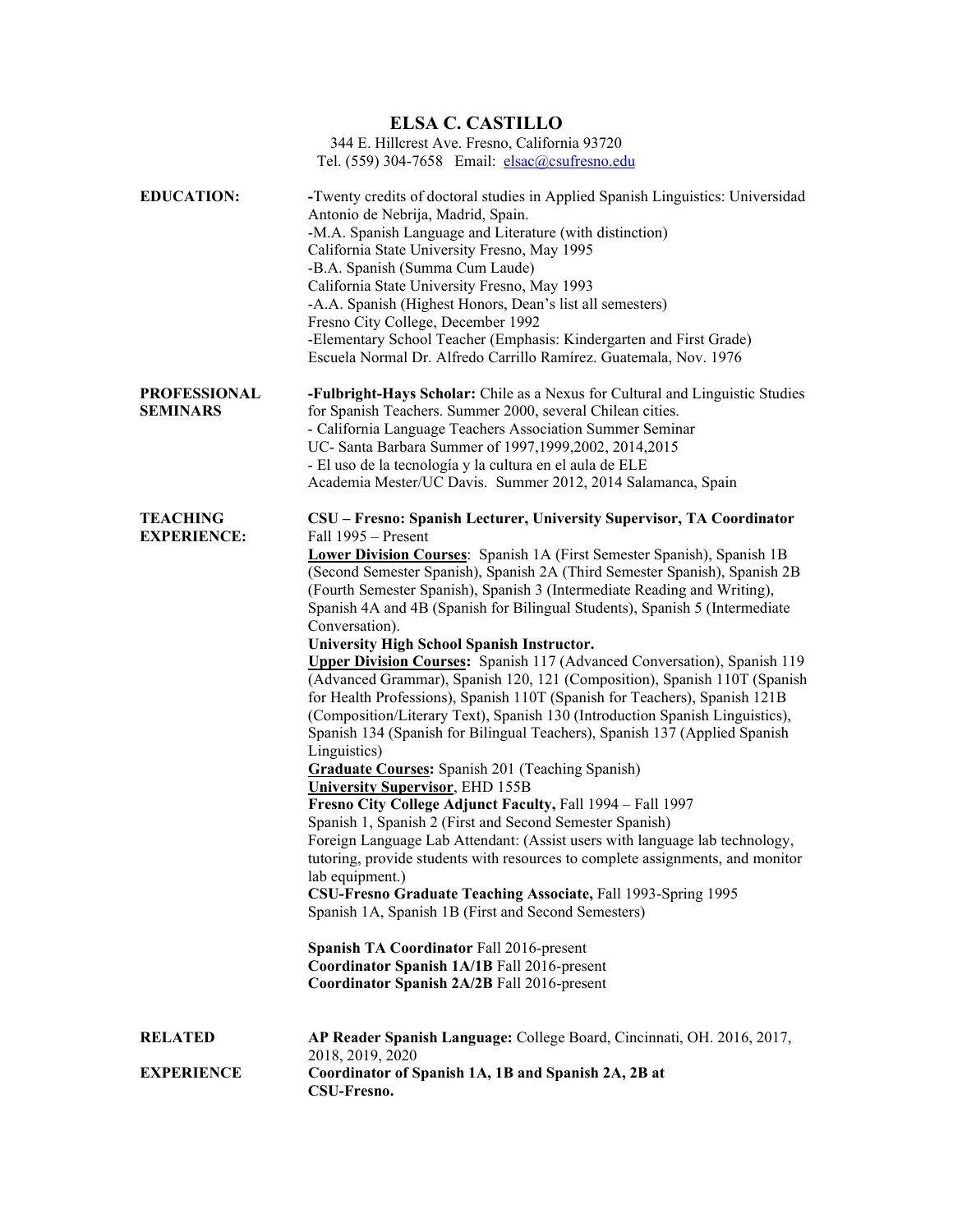|                                        | Spanish private instructor and tutor<br>Have taught Spanish to medical doctors and several other health related<br>professionals; The Fresno Bee's (Central Valley's leading newspaper) reporters<br>and executives; church groups, and many other individuals.<br>Have tutored and helped prepare students for Spanish AP exams, oral exams,<br>etc. Tutor of High School teachers for Oral Proficiency Exam.                                                                                                                                                                                                                                                                                               |
|----------------------------------------|--------------------------------------------------------------------------------------------------------------------------------------------------------------------------------------------------------------------------------------------------------------------------------------------------------------------------------------------------------------------------------------------------------------------------------------------------------------------------------------------------------------------------------------------------------------------------------------------------------------------------------------------------------------------------------------------------------------|
|                                        | <b>Translator</b><br>Have done translations for church related activities, legal documents for law<br>firms; a pharmaceutical company, an advertisement company and many other<br>private clientele. Translations such as Patient Handbook for Kaiser Permanente<br>Medical Center, Mathematics and Language Arts Standards: $K - 8th$ Grade for<br>Golden Plains Unified School District. Many other translations such as school<br>transcripts, letters of presentation, speeches, pamphlets, etc.                                                                                                                                                                                                         |
| <b>LEADERSHIP</b><br><b>POSITIONS</b>  | Site Director Central California World Language Project (CCWLP) 2014-2016<br>- Board Member California Language Teachers Association (CLTA) 2001<br>- President: Central Valley Foreign Language Teachers Association 2000-2002<br>- General Coordinator of CVFLA Conference, October 2000 and 2001<br>- As president of CVFLA I was responsible for: Spanish Language Fair, May<br>2000, and Spanish and French Camps, March 2001<br>- Co-Chair Spanish Camp, March 2001<br>- Coordinator CVFLA Scholarship Banquet, April 2000 and 2001<br>- Coordinator for group of teachers from Mexico attending CLTA annual<br>Conference, April 2001<br>- Member of "Program Committee", CLTA Annual Conference 1999 |
|                                        | Founder and director of MCLL Teachers' Academy:<br>The main objective of the Teachers' Academy is to offer professional and<br>personal development courses to teachers from all the Central Valley. So far<br>we have offered:<br>How to Incorporate Art in the Spanish Class (2018-2019)<br>Medical Interpreting/Translating for High School Spanish Classes (2019-2020)<br>AP Spanish Literature (2019-2020)                                                                                                                                                                                                                                                                                              |
|                                        | Organized and conducted an educational field trip for teachers and future<br>teachers to the Paul Getty Museum. (March, 2019)                                                                                                                                                                                                                                                                                                                                                                                                                                                                                                                                                                                |
|                                        | Organized with CVWLA a Fall Conference for teachers of the area: Teachers<br>Leading Teachers. (October 19, 2019)                                                                                                                                                                                                                                                                                                                                                                                                                                                                                                                                                                                            |
|                                        | Faculty Advisor Spanish Club ¡Hablemos español!                                                                                                                                                                                                                                                                                                                                                                                                                                                                                                                                                                                                                                                              |
| <b>PROFESSIONAL</b><br><b>SERVICES</b> | - Member of Faculty Hearing Committee CSU-Fresno<br>- BCLAD Program Re-Authorization Committee member<br>-Awards Committee member, CLTA 2001<br>- Foreign Language Curriculum Development Committee<br>University High School, Fall 1999                                                                                                                                                                                                                                                                                                                                                                                                                                                                     |